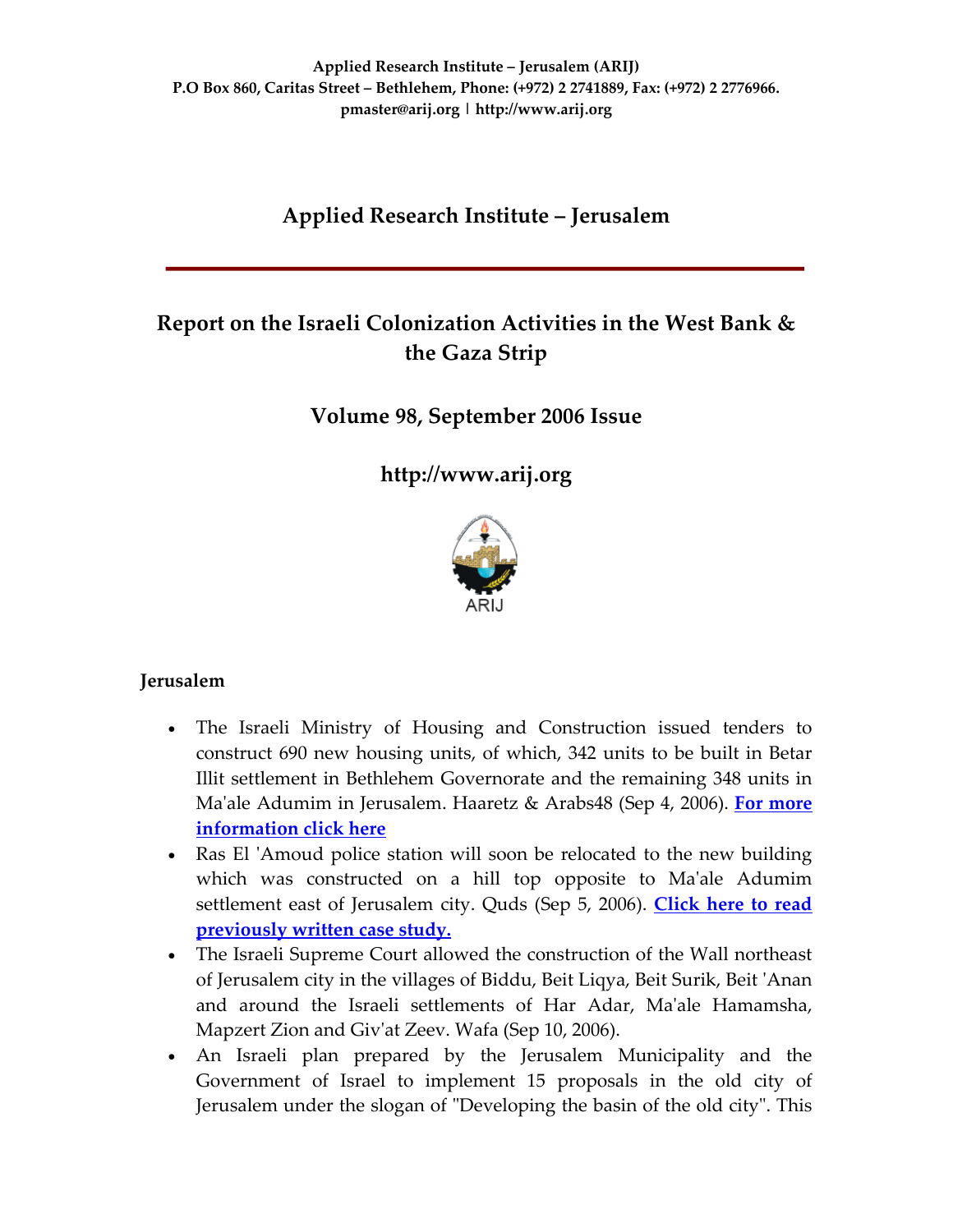plan will cost NIS 75 millions. Quds (Sep 13, 2006). **[Click](http://www.poica.org/editor/case_studies/view.php?recordID=873) here for more [information](http://www.poica.org/editor/case_studies/view.php?recordID=873)**

- The Israeli authorities started constructing the railway station which will connect Jerusalem city with Tel Aviv. This project will cost NIS 4.5 millions. Quds (Sep 14, 2006).
- The Israeli bulldozers partially demolished and without pre-notification the 160 m² house owned by Ismaʹil Amin Shqerat in Al Swahra Ash Sharqiya under the pretext of being built without a license and due to its location close to the Segregation Wall path. Quds (Sep 21, 2006). **[Click](http://www.poica.org/editor/case_studies/view.php?recordID=907) here for more [information](http://www.poica.org/editor/case_studies/view.php?recordID=907)**
- Israel opened the "Generation Center" historical site beneath Al Aqsa Mosque in Jerusalem. Quds (Sep 23, 2006).

# **Bethlehem**

- **I**srael is finally sealing off the Rachelʹs Tomb area from the rest of Bethlehem Governorate, including those with land and properties. Palestinian owners whose properties are located inside the Rachel's enclave are no longer allowed to access their properties as the Israeli Occupation forces gave orders not let anyone inside the enclave as theyʹre preparing to isolate the area and rig large iron gate along the 30 foot cement partition surrounding the tomb site thus permanently sealing off the area from Bethlehem Governorate. Quds (Sep 2, 2006). **[Click](http://www.poica.org/editor/case_studies/view.php?recordID=896) here for more [information](http://www.poica.org/editor/case_studies/view.php?recordID=896)**
- The IOF staged into Al Duha town west of Bethlehem city took over five Palestinian houses owned by Malah and Al 'Awdy families and caused severe damages to the properties. Maan news (Sep 5, 2006).
- The Israeli Chief Commander Yaer Naveh issued new military order number (69/06/T) to confiscate 152 dunums of lands of lands of Al Khader and Beit Fajjar in Bethlehem and Beit Ummar in Hebron to construct a new terminal south of Bethlehem Governorate and also to resume the construction of the segregation wall in that area. Lands stated for confiscation lie within the following Parcels:
	- Beit Ummar (parcel 2: Abu Soda mountain )
	- Beit Fajar (parcel 5: Wadi Al Bateekh and Thaher Um Salamuna) and
	- Al khader (Wadi An Nis). Quds (Sep 5, 2006). **[Click](http://www.poica.org/editor/case_studies/view.php?recordID=910) here for more [information](http://www.poica.org/editor/case_studies/view.php?recordID=910)**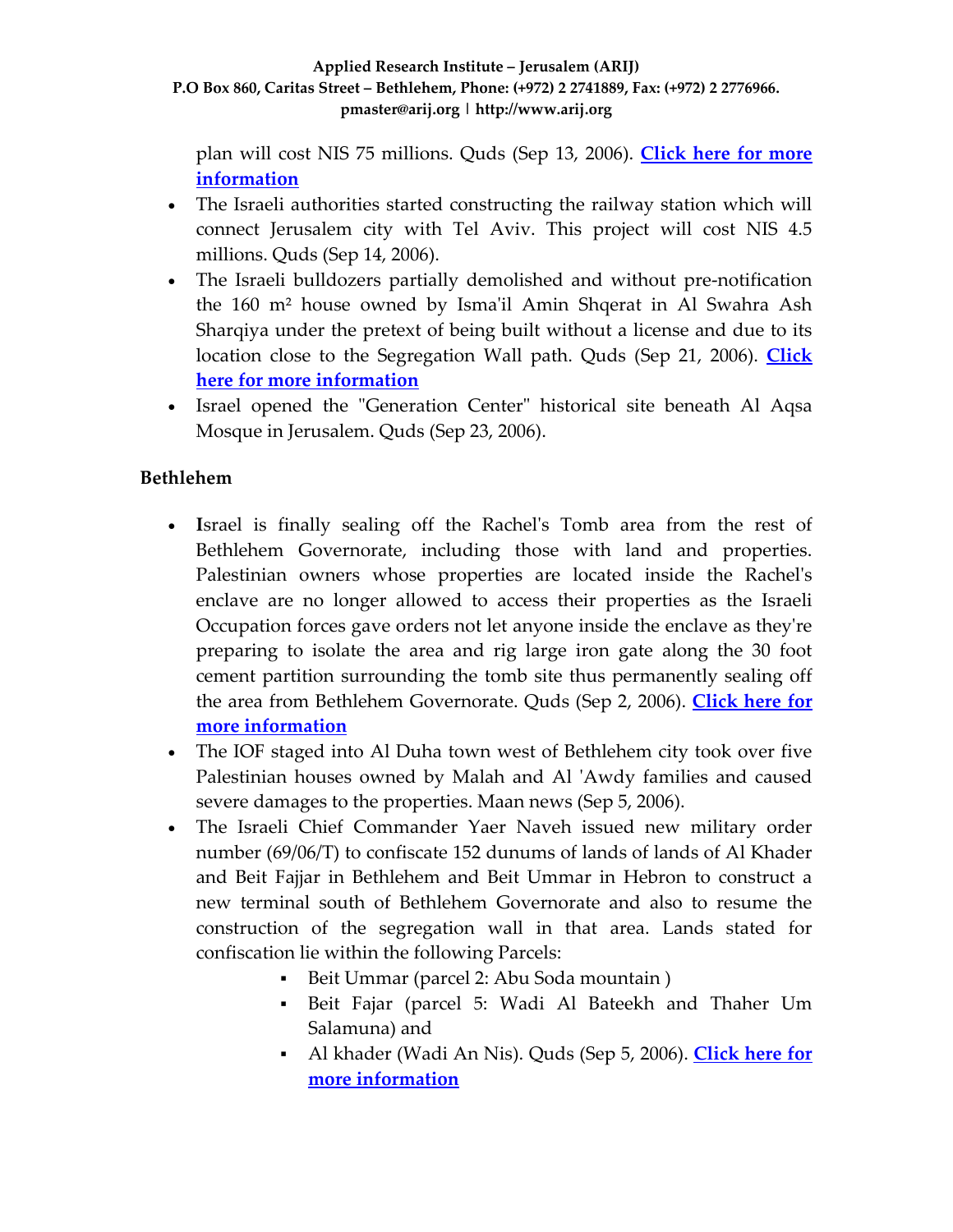- The Israeli Chief Commander Yaer Naveh issued a new military order # (T/77/06) to confiscate 102 dunums of lands in Al Khader and Artas villages west of Bethlehem city near road # 60 for the Wall process. Wafa (Sep 12, 2006). **Click here for more [information.](http://www.poica.org/editor/case_studies/view.php?recordID=909)**
- The IOF demolished a 120 m<sup>2</sup> building and 180 m<sup>2</sup> barracks in Tequ' town east of Bethlehem city under the pretext of being unlicensed. The properties belong to Khalil Safi Al Badan. It is worth mentioning that there are another 5 houses threatened of demolition in the area. Wafa (Sep 12, 2006). **Click Here for more [information](http://www.poica.org/editor/case_studies/view.php?recordID=911)**
- The IOF demolished the 150 m<sup>2</sup> house of Munther Darwesh in Za'tara village under the pretext of not having building licenses. Quds (Sep 13, 2006). **Click here for more [information.](http://www.poica.org/editor/case_studies/view.php?recordID=901)**

# **Qalqilyia**

- The Israeli forces handed resident 'Abed El Rahim Sa'sa' military warning to demolish his store in Qalqiliya city. The store of Mr. Sa'sa' sells Equipments for housing and construction. Maan news (Sep 11, 2006).
- The Israeli settlers of Mitan outpost and Karne Shomron settlement east of Qalqiliya City constructed water pipes and electronic poles on lands of Kafr Thulth village in order to supply Mitan outpost with water. Quds (Sep 13, 2006).
- The Israeli settlers of Kidumim east of Qalqiliya city took over the house of ʹAdnan ʹAbed El Mahdi ʹAli and turned it into military post. Wafa (Sep 17, 2006).
- The Israeli authorities issued new military order number **[78/06/T](http://orders.arij.org/scanned/MO_2006_09_26_32889071.jpg)** to construct 4500 meters part of the Wall around ʹAzun ʹAtma village south of Qalqiliya city which will extend from Shʹare Tikva settlement to Oranit. Wafa (Sep 18, 2006). **Click here for more [information.](http://www.poica.org/editor/case_studies/view.php?recordID=915)**

# **Tubas**

• The IOF started erecting a new colonial road in the northern valleys east of Tubas Governorate in order to connect the two settlements of Mechola and Sal'it together. It is worth mentioning that Sal'it Settlement was established in 2002 as an outpost and throughout the years, this outpost grew to become a settlement today. Wafa (Sep 14, 2006).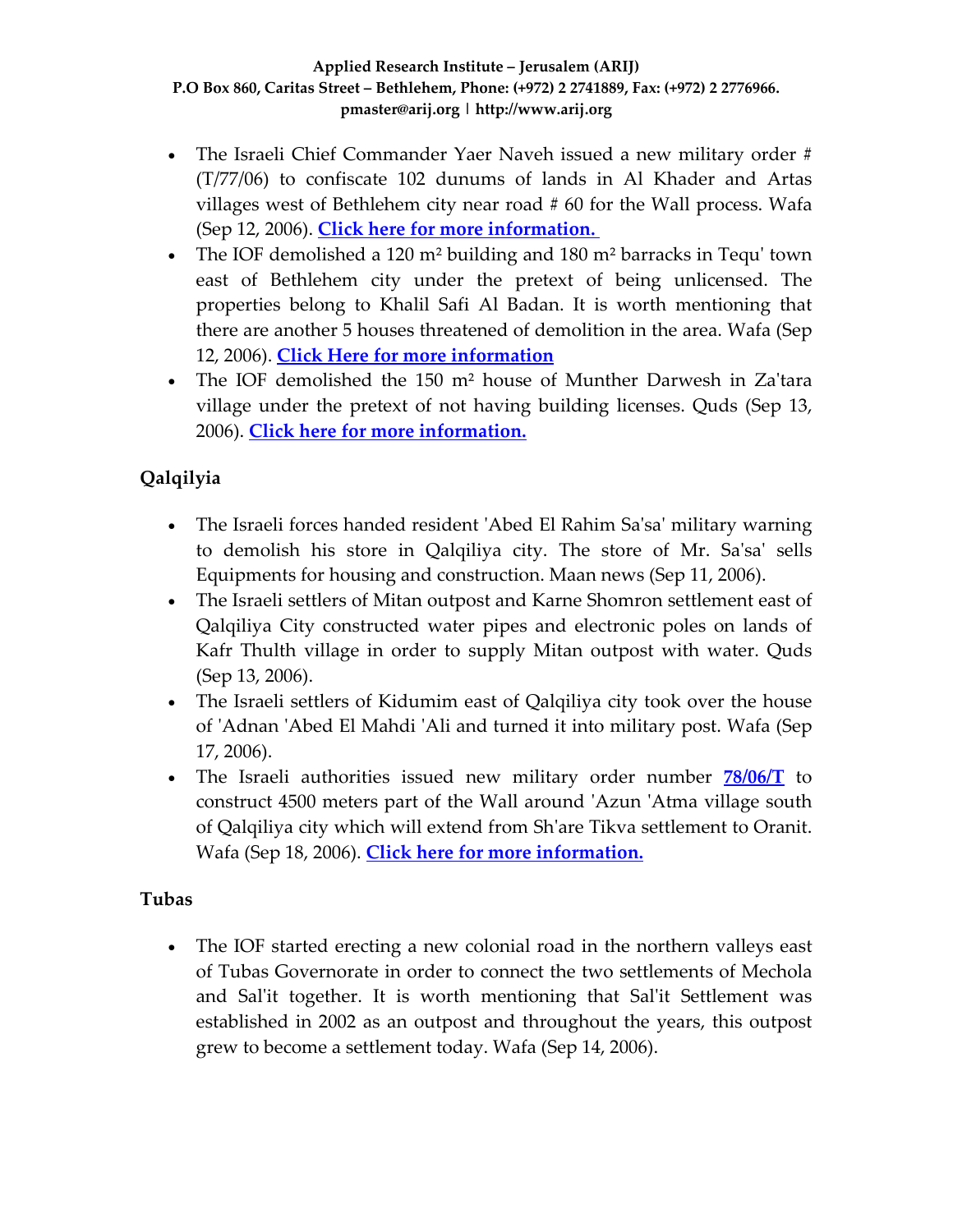# **Hebron**

- The IOF staged into Hebron city and took over several numbers of Palestinian houses, causing severe damages to the properties. Among the owners, the following were known: Falah Mustafa Naser El Din and Akram Mesk. Wafa (Sep 4, 2006).
- The Israeli bulldozers continued erecting the colonial road near Qiryat Arba' settlement east of Hebron city and uprooted 20 Olive trees which belong to Abu Isʹefan, Jaber and Daʹna families. Wafa (Sep 6, 2006).
- The Israeli settlers rebuilt the dismantled Susiya outpost in Yatta town south of Hebron city on lands owned by Al Hadar family, 1.5 kilometers to the south of Susiya settlement. Wafa (Sep 16, 2006).
- The Israeli settlers of Tene south of Adh Dhahiriya town started erecting new colonial road on the expense of the Palestinian lands in Wad Al Khalil area southeast of the town. This road will connect road 60 with Mukaffer Al Rahwa in order to construct a Synagogue. Lands belong to Hasan, Muhammad and ʹAli Mahmud ʹAbed El Majed Al Tal. Wafa (Sep 18, 2006). **Click here for more [information](http://www.poica.org/editor/case_studies/view.php?recordID=912)**
- The IOF took over the house of Munther Ahmad Jaber in Hebron city and turned it into military post. Wafa (Sep 27, 2006).
- The IOF took over four houses in Hebron city and turned them into military barracks. Houses belong to Taleb Hussny Abu Rajab Al Tamemi, Shaher Al Tamemi, Khalil Abu Rajab Al Tamemi and Basim Suleiman Abu Isnaneh. Wafa (Sep 27, 2006).
- The Israeli settlers of Qiryat Arba' razed about 65 dunums of lands in Al Bueireh area north of the settlement in an attempt to expand the existing bypass road. Lands belong to the families of Sultan, Al Ash‐hab, Al Ledawy and to a Palestinian housing complex. Wafa (Sep 27, 2006).

# **Nablus**

- The Israeli settlers of Yizhar set fire into 200 dunums of lands in Burin village. Wafa (Sep 18, 2006).
- The Israeli troops destroying the entrance doors of hundreds of commercial stores in Balata refugee camp in Nablus, causing severe losses. Wafa (Sep 28, 2006).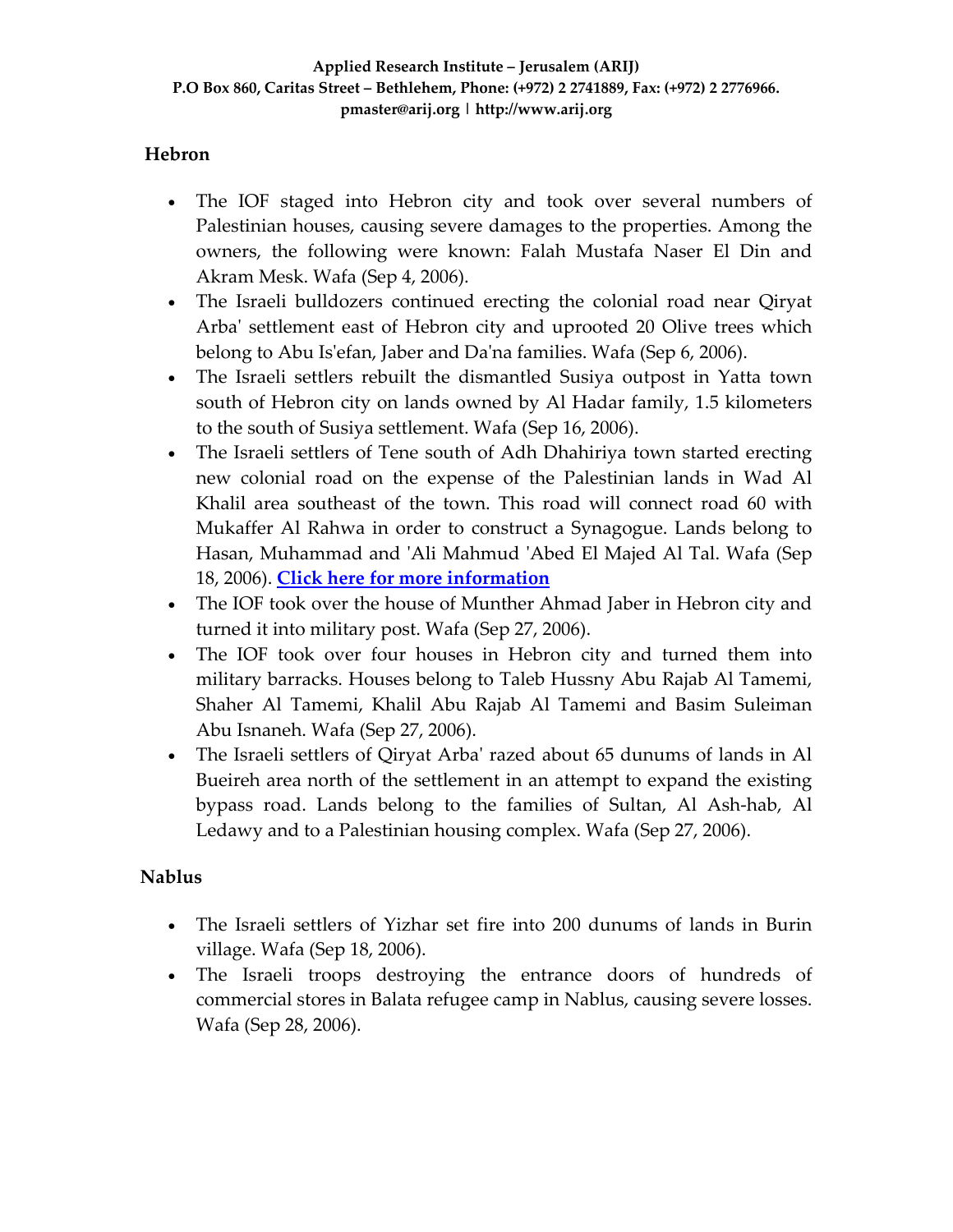### **Salfit**

- The Israeli forces closed the only Iron Gate on the main entrance of Marda village to the north of Salfit. Quds (Sep 8, 2006)
- The Israeli authorities handed the resident 'Atta Ibrahim 'Abed El Raziq military warning to take over his one dunums and 200 m² of land located within Block 9 in Talet Inshet area in Deir Istiya village for military purposes. In addition the IOF handed Najwa Zeidan another military warning to confiscate her 40 dunums of lands in the village under the pretext of being state lands. Wafa (Sep 21, 2006).
- The IOF closed the Iron Gate near Qarawat Bani Zeid village and hindered residents from accessing the village through the gate. Quds (Sep 22, 2006).
- The Israeli forces hindered Palestinian landowners from Al Zawiya, Masha and Rafat villages from accessing their agricultural lands west of the Segregation wall. Wafa (Sep 26, 2006).

# **Jenin**

- The Israeli forces uprooted hundreds of Olive trees in Zabuba village west of Jenin city for the sake of the Segregation Wall process. Quds (Sep 2, 2006).
- The IOF constructed new military watch point on a mountainous hill overlooking Kafr Raʹi and Fahma villages southwest of Jenin city. Wafa (Sep 6, 2006).
- The IOF hindered Palestinian landowners from accessing their lands in Ya'bud village under the pretext of security reasons. Quds (Sep 11, 2006).
- The IOF demolished a 150 m<sup>2</sup> poultry farm owned by Tariq Qabaha and his brother in Tura Al Gharbiya village to the southwest of Jenin city. Wafa (Sep 11, 2006).
- The Israeli forces hindered the landowners in 'Anin village from accessing their agricultural lands behind the Wallʹs path. Quds (Sep 26, 2006).

# **Tulkarem**

• The Israeli forces closed gate #708 on the Segregation Wall southwest of Far'un village in Tulkarm and hindered Palestinian farmers from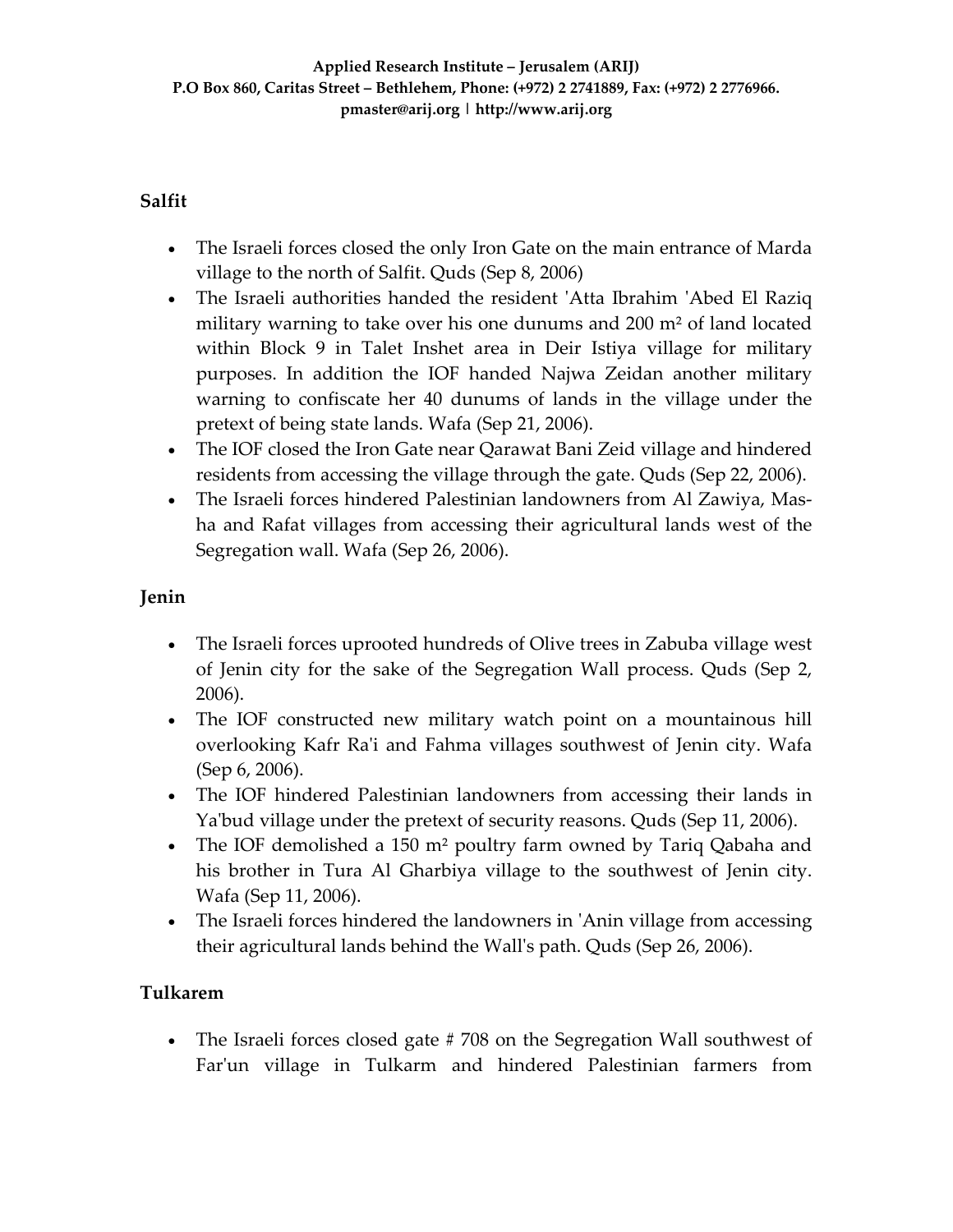accessing their agricultural lands behind the wallʹs path untill the 15th of October 2006. Wafa (Sep 5, 2006). **Click here for more [information](http://www.poica.org/editor/case_studies/view.php?recordID=905)**

• The IOF closed Khirbet Jubara and Kafr Sur gates in Tulkarm and hindered Palestinian landowners from accessing their lands. Wafa (Sep 13, 2006). For more information (**[Case](http://www.poica.org/editor/case_studies/view.php?recordID=865) 1** & **[Case](http://www.poica.org/editor/case_studies/view.php?recordID=693) 2**)

# **Gaza**

- The Israeli bulldozers razed vast areas of agricultural lands planted with Vegetables and fruitful trees in Abu Safiya and ʹIzbet ʹAbed Rabu areas east of Jabalya camp. Wafa (Sep 3, 2006).
- The IOF staged into Al Bura area east of Beit Hanun city, demolished four Palestinian houses and set fire into the house of Iyad Al Kafarneh. Quds (Sep 3, 2006).
- The Israeli troops demolished the house of Ashraf Al Salawi in Beit Al Na'ja area in Jabalya camp north of the Strip. Quds (Sep 3, 2006).
- The IOF demolished the house of Khalil Abu El Ful in Jabalya camp north of the Strip and turned it into a heap of rubble. Wafa (Sep 4, 2006).
- The Israeli bulldozers razed tens of dunums of agricultural lands and uprooted 100 Olive trees in Khazaʹa town east of Khan Yunis governorate. Wafa (Sep 4, 2006).
- The Israeli forces informed more than 20 Palestinian families east of Al Khaza'a town in Khan Yunis governorate to evacuate their houses in preparation for demolition. Among the owners, the following was known: Fayza Abu Rayda. Wafa (Sep 6, 2006).
- The Israeli bulldozers continued razing the agricultural lands planted with Olive, Citrus and Tomatoes in Al Khaza'a town in Khan Yunis governorate; as a result hundreds of trees were uprooted. Wafa (Sep 6, 2006).
- The Israeli bulldozers razed agricultural lands and demolished agricultural plastic houses in Khazaʹa town east of Khan Yunis. Wafa (Sep 9, 2006).
- Khaza'a Municipality east of Khan Yunis assured that the total losses due to the Israeli violations in the town during the last two days reached to \$ 800,000 and more than 25 Palestinian families were evacuated. Quds (Sep 10, 2006).
- The Israeli bulldozers demolished the house of Ahmad Abu Ta'miya in ʹAbasan Al Jadeda town east of Khan Yunis governorate. Wafa (Sep 11, 2006).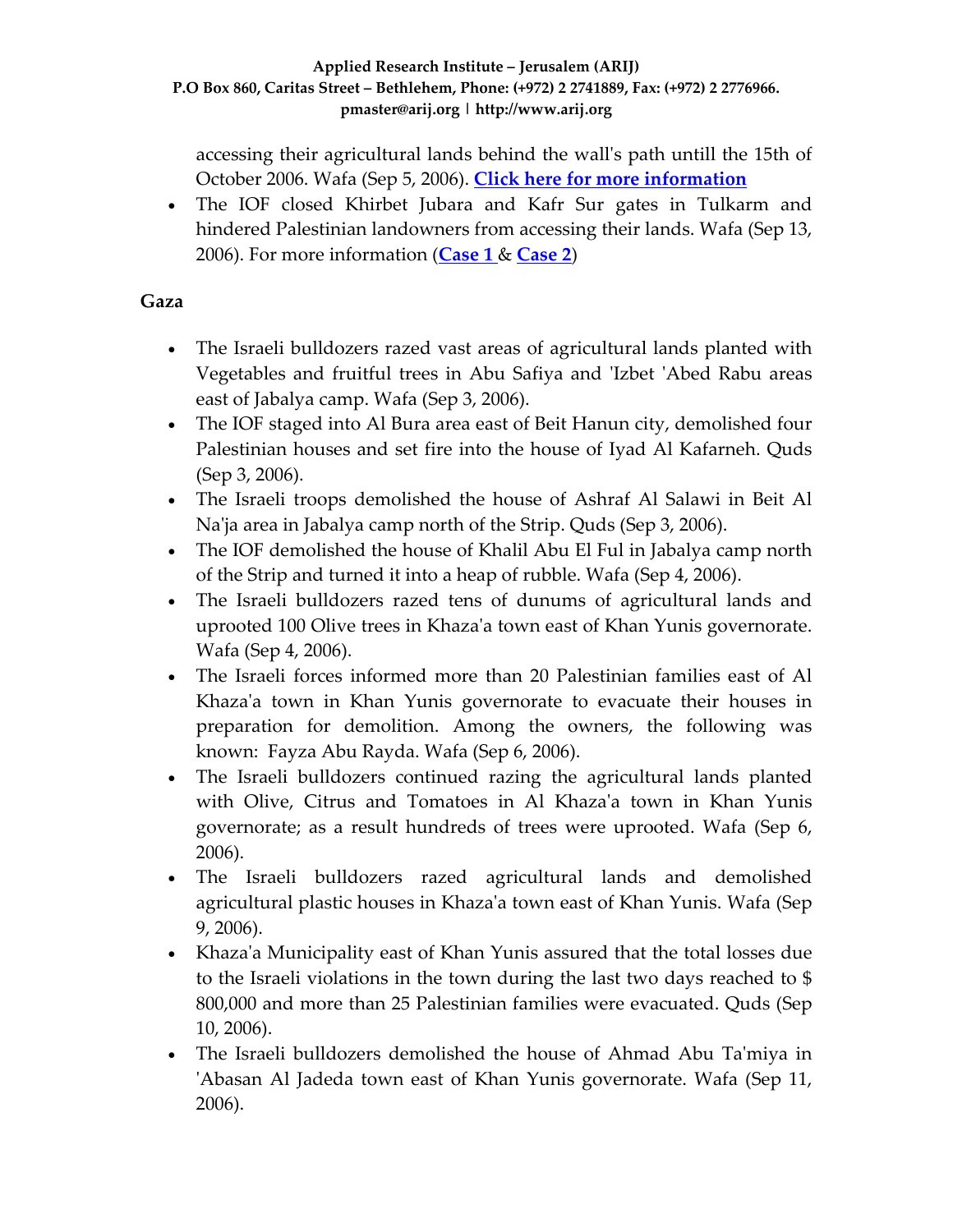- The IOF demolished a lethal workshop in Rafah city south of the Gaza Strip, turning it into a heap of rubble. Wafa (Sep 11, 2006).
- The IOF demolished the two-storey house of Abu Tariq Al Ramly in Gaza city. Arabs48 (Sep 12, 2006).
- The Israeli bulldozers staged 300 meters into Abu Hamam area north of Kisofim passage razed lands and uprooted Olive trees owned by ʹAbed El ʹAziz Bin Saʹed. Quds (Sep 13, 2006).
- The IOF demolished a three-storey house owned by Qashta family in Rafah governorate, turning it into a heap of rubble. Wafa (Sep 15, 2006).
- The Israeli troops demolished the two-storey house of Musallam Jaradat east of Rafah city. Wafa+ Quds (Sep 18, 2006).
- The IOF completely demolished the two-storey house of Fathi Abu Jarad east of Rafah governorate on the Palestinian‐ Egyptian borders. Wafa (Sep 20, 2006).
- The IOF demolished a house owned by Abu Jarad family in Rafah city south of the Gaza Strip. Wafa (Sep 22, 2006).
- The Israeli bulldozers staged 3000 meters inside Umm Al Nasr village northeast of Rafah city and completely demolished 13 Palestinian houses in the area, causing severe damages. Quds (Sep 22, 2006).
- The Israeli bulldozers staged into Beit Hanun town north of the Strip, razed vast areas of lands and uprooted tens of fruitful trees. Wafa (Sep 23, 2006).
- The IOF demolished the two-storey house of Akram Abu Jarad in Al Shouka town east of Rafah city. Quds (Sep 24, 2006).
- The Israeli bulldozers staged into Al 'Aumary area east of Al Maghazi camp and razed vast areas of agricultural lands in the area. Quds (Sep 26, 2006).
- The Israeli forces demolished the house of Sami Salem Al Sha'er in Rafah city, and caused severe losses and damages to the nearby houses. Wafa (Sep 27, 2006).
- The IOF demolished the three‐storey house of Sami Sabri Braka in Al Za'arbeh area west of Rafah city and turned it into a heap of rubble. Wafa (Sep 28, 2006).
- The IOF demolished the two-storey house of Subhi Kalab in Al Amal neighborhood west of Khan Yunis city. Wafa (Sep 29, 2006).
- The IOF demolished the house of Mansour Braka in Zu'roub area west of Rafah city. Quds (Sep 29, 2006).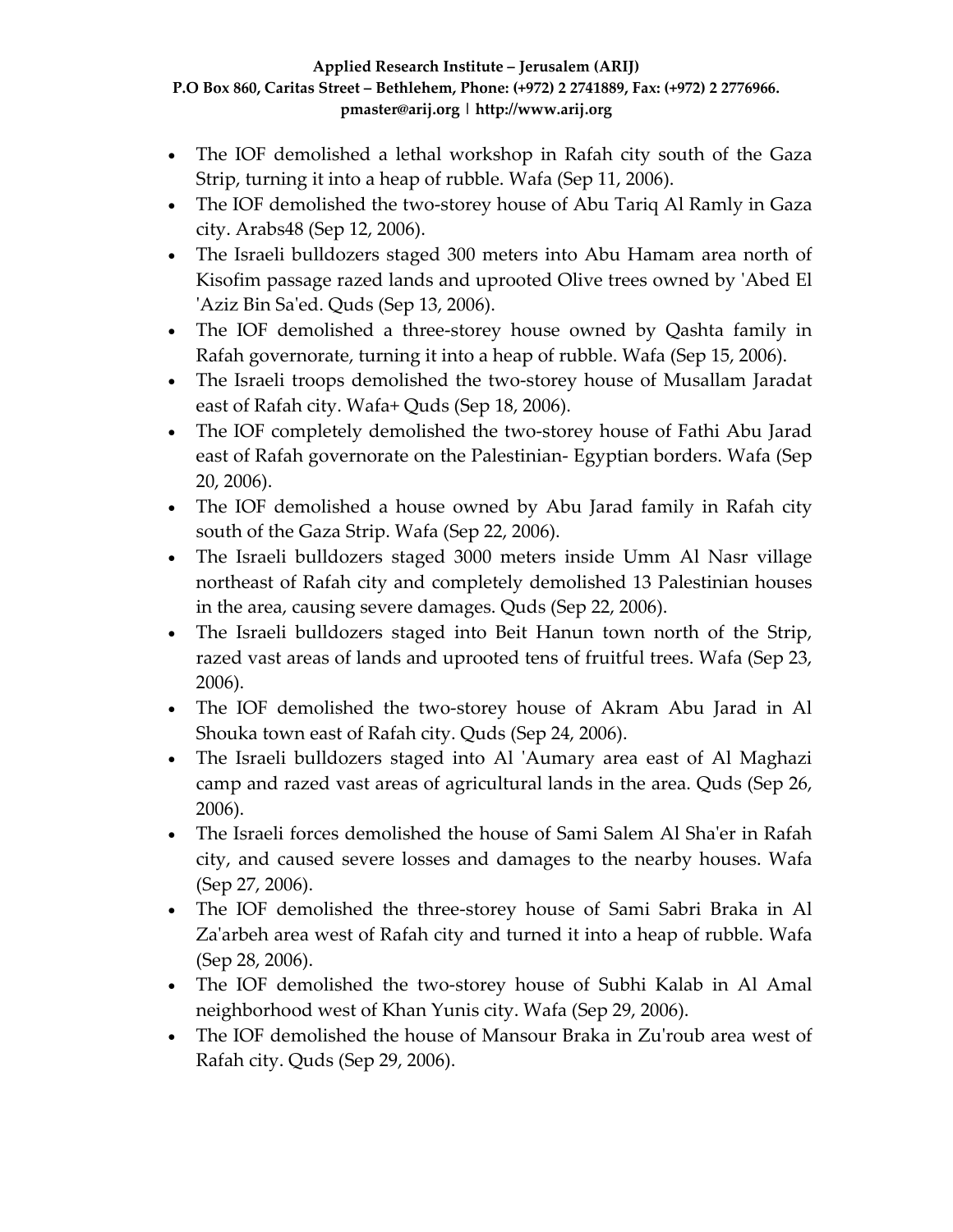### **Others**

- The Israeli bulldozers demolished 4 stores owned by Al Hawashleh family and seven Palestinian houses which belong to the families of Jbenan and Abu Khatab north and south of Hura village in the Negev. Quds (Sep 7, 2006).
- The Israeli authorities are planning to construct a well developed electronic system to provide security to the Israeli settlement blocs in the West Bank. The system is expected to cost NIS 400 millions. Quds (Sep 9, 2006).
- An Israeli plan to construct 12-15 kilometers length fence on the Israeli-Egyptian borders, mainly along Eliat area, which will cost \$ 230,000 to provide security to the borders. Quds (Sep 9, 2006).
- The Israeli Defense Minister Berez announced his willing to demolish 90 houses owned by Palestinians and Israeliʹs in the West Bank under the pretext of being built without licenses. Maan news (Sep 19, 2006).
- The Israeli Ministry of housing and construction issued new tenders to construct 164 new housing units in the settlements of the West Bank. 88 units will be constructed in Ariel settlement in Salfit, 56 units in Alfe Menashe settlement and 20 units in Karne Shomron settlement, both located in Qalqilyia Governorate. Wafa (Sep 21, 2006).
- The Israeli authorities demolished 6 houses made of barracks in Kafr Al Bara village inside 1948 borders which belong to Muthana Khatib. Wafa (Sep 25, 2006).

| <b>District</b>  | Land<br>Confiscated Threatened<br>(Dunum) | Land<br>(Dunum) | <b>Trees</b> | <b>Houses</b><br>Uprooted Demolished | <b>Houses</b><br>threatened<br>to be<br>demolished |
|------------------|-------------------------------------------|-----------------|--------------|--------------------------------------|----------------------------------------------------|
| <b>Bethlehem</b> | 254                                       | 0               | $\Omega$     | $\overline{2}$                       | 5                                                  |
| Jerusalem        | 0                                         | 0               | $\Omega$     | 0                                    | 0                                                  |
| Jenin            | 0                                         | 0               | $\Omega$     | 0                                    | 0                                                  |
| Tulkarm          | 0                                         | 0               | $\Omega$     | 0                                    | 0                                                  |
| Ramallah         | 0                                         | 0               | $\Omega$     | 0                                    | 0                                                  |
| <b>Nablus</b>    | 0                                         | 0               | $\Omega$     | 0                                    | 0                                                  |
| Salfit           | 41                                        | 0               | $\Omega$     | 0                                    | 0                                                  |
| Jericho          | 0                                         | 0               | $\Omega$     | O                                    | 0                                                  |
| Gaza             | N                                         |                 | 100          | 39                                   | 20                                                 |